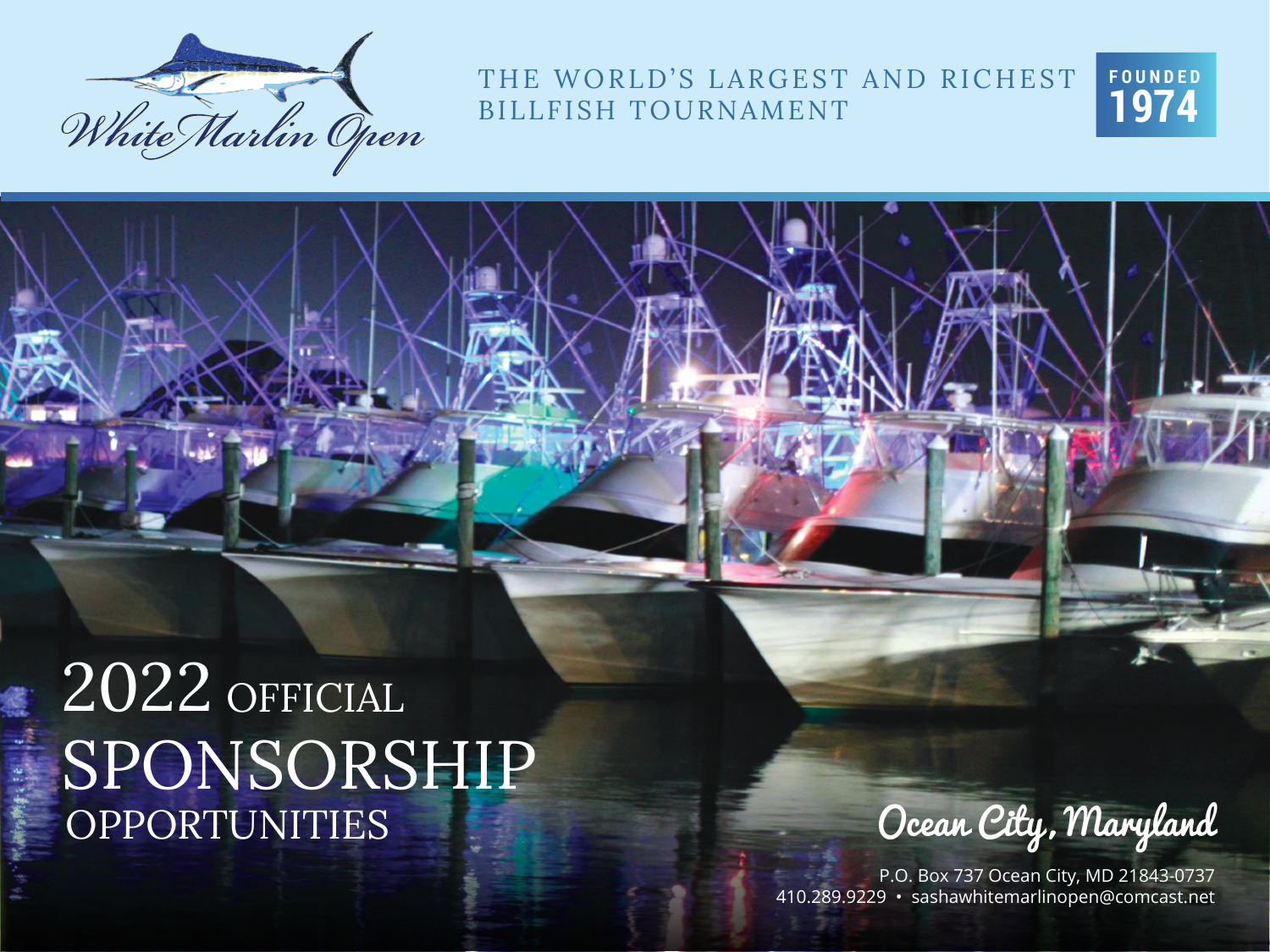The White Marlin Open in Ocean City, Maryland is the World's Largest and Richest Billfish Tournament. For the past 49 years, anglers from all-over the world have competed to catch the heaviest White Marlin. White Marlin Open week is the busiest week of the year for the town of Ocean City, Maryland. With over 2,500 participants, their families, and the thousands of spectators who come to watch the weigh-ins, the White Marlin Open is the premier event of the summer.

#### 2021 STATS

**whitemarlinopen.com** 

#### **Facebook**

2021 stats (Nov 1, 2020-Nov 1, 2021)

**325,377** Users **2,402,606** Pageviews **88,000** Total Page Likes

**Instagram 36,000** Followers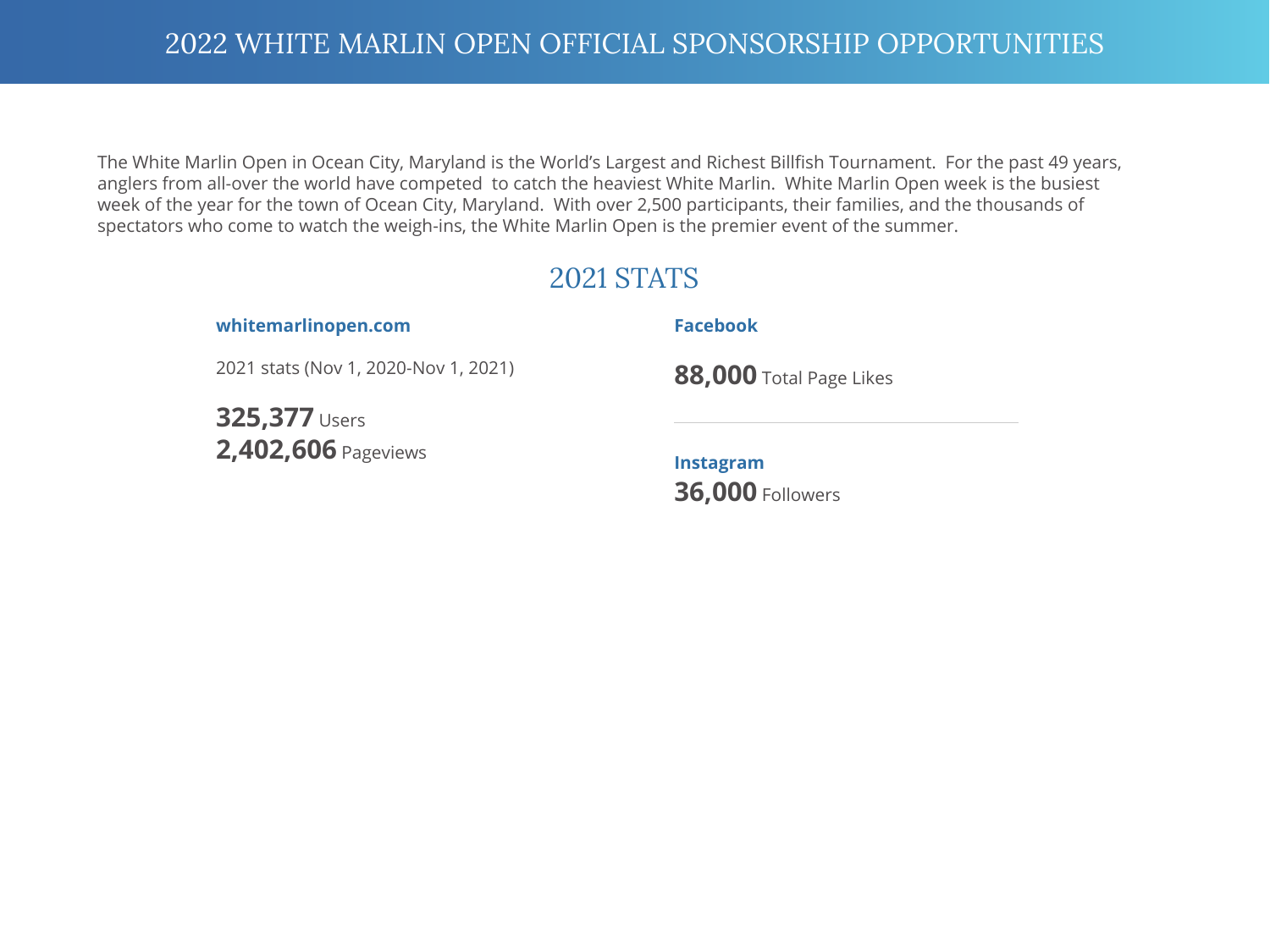### Official **Platinum** Sponsor Benefits

- **Prime booth space** during registration (2 days) and during fishing days (5 days) along a major thoroughfare of Harbour Island Marina. Half of a 20x30 tent space in close proximity to the weigh scale. Tables and chairs are provided, as well as electricity if needed.
- **Social media recognition** Your company will receive recognition on Facebook and Instagram at the time of commitment, as well as a post the week leading up to the event, one daily during the event, and one at the conclusion of the event. Posts prior to, during the week, and after will include other Platinum Sponsors.
- **Your logo and hyperlink on the sponsor page of the White Marlin Open website** Active from the time of sponsor commitment through October 1, 2022.
- **Recognition on big screens** Your company will be listed as an official sponsor on the big screens that are on the weigh scale. Thousands of people attend Harbour Island nightly to watch the weigh ins live, or virtually. The same live feed is also available through our website on the "Marlin Cam". Your company will also appear on the big screen at out new event, Marlin Fest.
- **Loudspeaker recognition** Multiple loudspeaker sponsor announcements will be made nightly. Thousands of people gather nightly at Harbour Island Marina to watch the weigh ins live.
- **Ad in the White Marlin Open Magazine** Your company will receive a ½ page black and white ad in the White Marlin Open Magazine. Total distribution is over 10,000. You may upgrade to color for an additional fee. A pdf of the magazine will also appear on our website, whitemarlinopen.com. **Deadline for ad copy is July 1, 2022.**
- **Opportunity to hang a banner at the awards banquet**
- **Opportunity to present a custom award or prize at the awards banquet** The ceremony will take place the Saturday following the event from 4 pm- 6 pm. With prior approval, new awards categories may be created.
- **Option of placing promotional items in Captain's buckets** Each boat receives a wrapped bucket full of participant apparel and sponsor giveaways. Promotional items must be sent in advance to the event. Please prepare to send 450 total. **Deadline for promotional items is July 27, 2022.**
- **Sponsor acknowledgement in the local papers**
- **Event posters** Sponsor name included in the event posters that are distributed 3 weeks prior to the event to local businesses including bars and restaurants.
- **Company name in all press releases**
- **Email blast.** Your company will be featured in an eblast that goes out to our 70,000 + subscribers on our email list.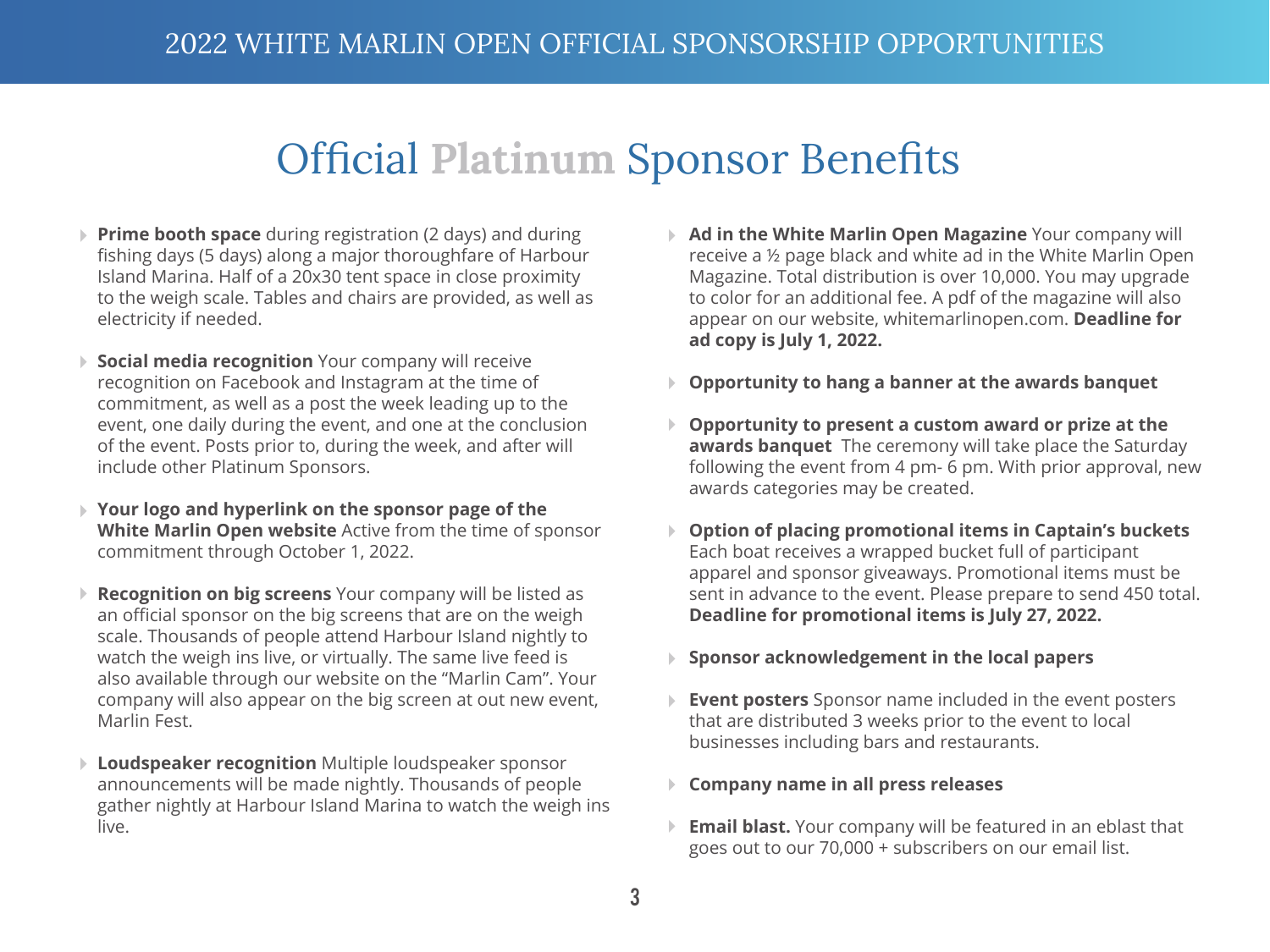### Official **Diamond** Sponsor Benefits

- **Prime booth space** during registration (2 days) and during fishing days (5 days) along a major thoroughfare of Harbour Island Marina. Your company will receive a 9x10 tent with tables and chairs,as well as electricity if needed.
- **Social media recognition** Your company will receive recognition on Facebook and Instagram at the time of commitment, as well as a post the week leading up to the event, one daily during the event, and one at the conclusion of the event. Posts prior to during the week, and after will include other Diamond Level Sponsors.
- **Your logo and hyperlink on the sponsor page of the White Marlin Open website** Active from the time of sponsor commitment through October 1, 2022.
- **Recognition on big screens** Your company will be listed as an official sponsor on the big screens that are on the weigh scale and at the Third Street ballpark. Thousands of people attend Harbour Island nightly to watch the weigh ins live, or virtually. The same live feed is also available through our website on the "Marlin Cam". Your company will also appear on the big screen at out new event, Marlin Fest.
- **Loudspeaker recognition** Multiple loudspeaker sponsor announcements will be made nightly. Thousands of people gather nightly at Harbour Island Marina to watch the weigh ins live.
- **Ad in the White Marlin Open Magazine** Your company will b. receive a ½ page black and white ad in the White Marlin Open Magazine. Total distribution is over 10,000. You may upgrade to color for an additional fee. A pdf of the magazine will also appear on our website, whitemarlinopen.com. **Deadline for ad copy is July 1, 2022.**
- **Opportunity to hang a banner at the awards banquet**
- **Opportunity to present a custom award or prize at the awards banquet** The ceremony will take place the Saturday following the event from 4 pm- 6 pm. With prior approval, new awards categories may be created.
- **Option of placing promotional items in Captain's buckets** Each boat receives a wrapped bucket full of participant apparel and sponsor giveaways. Promotional items must be sent in advance to the event. Please prepare to send 450 total. **Deadline for promotional items is July 27, 2022.**
- **Sponsor acknowledgement in the local papers**
- þ. **Event posters** Sponsor name included in the event posters that are distributed 3 weeks prior to the event to local businesses including bars and restaurants.
- **Company name in all press releases**
- **Email blast.** Your company will be featured in an eblast that goes out to our 70,000 + subscribers on our email list.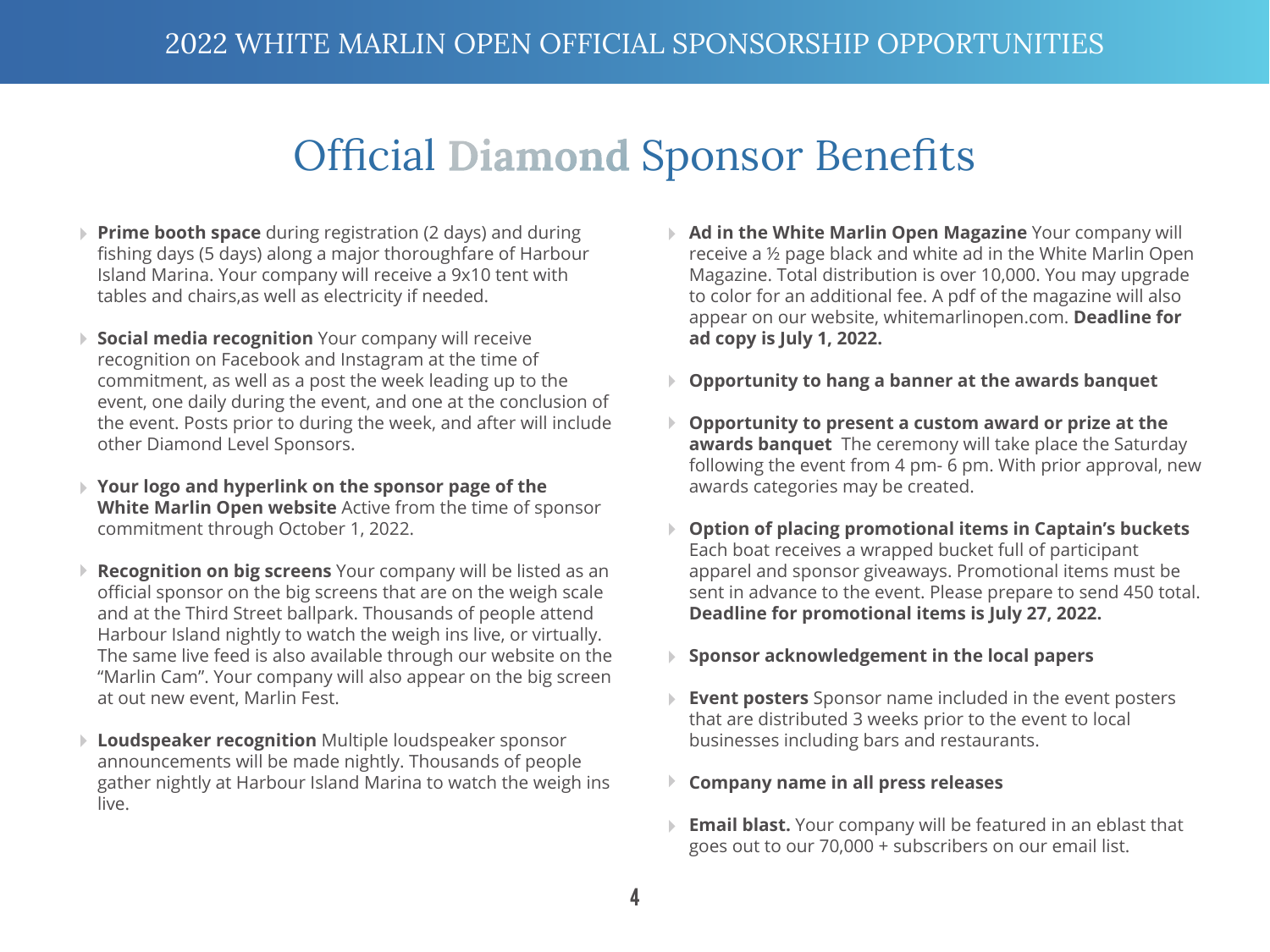#### Official **Gold** Sponsor Benefits

- **Table space** under the registration tent for two days. An 8 ft. table will be provided for marketing your company. All participants must walk past the sponsors in the registration tent in order to register for the event.
- **Social media recognition** Your company will receive recognition on Facebook and Instagram at the time of commitment, as well as a post the week leading up to the event, one daily during the event, and one at the conclusion of the event. Posts prior to during the week, and after will include other Gold Level Sponsors.
- **Your logo and hyperlink on the sponsor page of the White Marlin Open website** Active from the time of sponsor commitment through October 1, 2022.
- **Recognition on big screens** Your company will be listed as an official sponsor on the big screens that are on the weigh scale. Thousands of people attend both venues nightly to watch the weigh ins live, or virtually. The same live feed is also available through our website on the "Marlin Cam". Your company will also appear on the big screen at out new event, Marlin Fest.
- **Loudspeaker recognition** Multiple loudspeaker sponsor announcements will be made nightly. Thousands of people gather nightly at Harbour Island Marina to watch the weigh ins live.
- **Ad in the White Marlin Open Magazine** Your company will receive a ¼ page black and white ad in the White Marlin Open Magazine. Total distribution is over 10,000. You may upgrade to color for an additional fee. A pdf of the magazine will also appear on our website, whitemarlinopen.com. **Deadline for ad copy is July 1, 2022.**
- **Opportunity to hang a banner at the awards banquet**
- **Opportunity to present a custom award or prize at the awards banquet** The ceremony will take place the Saturday following the event from 4 pm- 6 pm. With prior approval, new awards categories may be created.
- **Option of placing promotional items in Captain's buckets** Þ. Each boat receives a wrapped bucket full of participant apparel and sponsor giveaways. Promotional items must be sent in advance to the event. Please prepare to send 450 total. **Deadline for promotional items is July 27, 2022.**
- **Sponsor acknowledgement in the local papers**
- **Event posters** Sponsor name included in the event posters that are distributed 3 weeks prior to the event to local businesses including bars and restaurants.
- **Company name in all press releases** Þ.
- **Email blast.** Your company will be featured in an eblast that goes out to our 70,000 + subscribers on our email list.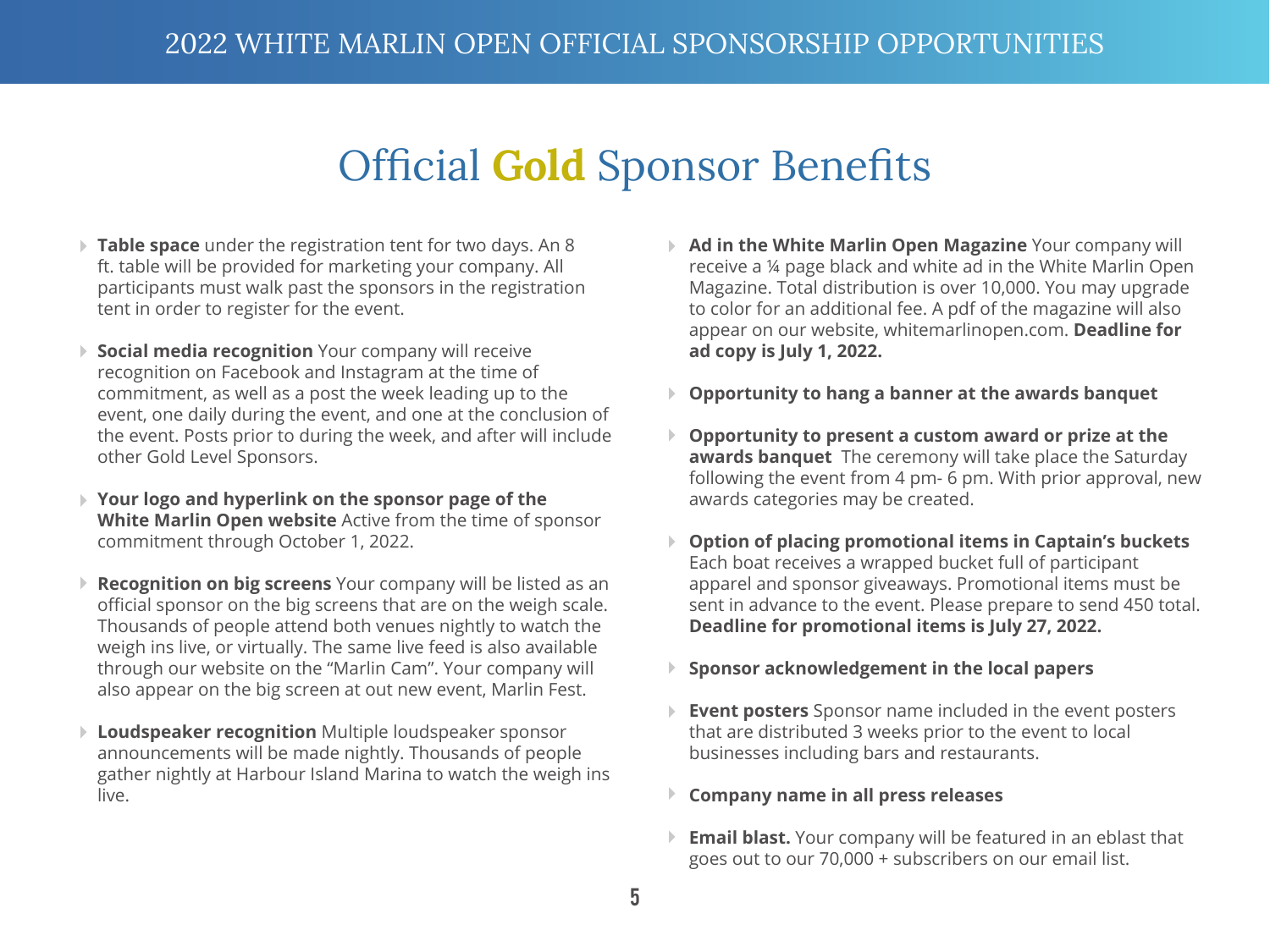#### Official **Silver** Sponsor Benefits

- **Social media recognition** Your company will receive recognition on Facebook at the time of commitment, as well as a post the week leading up to the event, and one at the conclusion of the event. Posts prior to during the week, and after will include other Silver Level Sponsors.
- **Your logo and hyperlink on the sponsor page of the White Marlin Open website** Active from the time of sponsor commitment through October 1, 2022.
- **Recognition on big screens** Your company will be listed as an official sponsor on the big screens that are on the weigh scale and at the Third Street ballpark. Thousands of people attend both venues nightly to watch the weigh ins live, or virtually. The same live feed is also available through our website on the "Marlin Cam". Your company will also appear on the big screen at out new event, Marlin Fest.
- **Loudspeaker recognition** Multiple loudspeaker sponsor announcements will be made nightly. Thousands of people gather nightly at Harbour Island Marina to watch the weigh ins live.
- **Ad in the White Marlin Open Magazine** Your company will receive a ¼ page black and white ad in the White Marlin Open Magazine. Total distribution is over 10,000. You may upgrade to color for an additional fee. A pdf of the magazine will also appear on our website, whitemarlinopen.com. **Deadline for ad copy is July 1, 2022.**
- **Opportunity to hang a banner at the awards banquet**
- **Option of placing promotional items in Captain's buckets** Þ. Each boat receives a wrapped bucket full of participant apparel and sponsor giveaways. Promotional items must be sent in advance to the event. Please prepare to send 450 total. **Deadline for promotional items is July 27, 2022.**
- **Sponsor acknowledgement in the local papers**
- **Event posters** Sponsor name included in the event posters that are distributed 3 weeks prior to the event to local businesses including bars and restaurants.
- **Company name in all press releases**
- **Email blast.** Your company will be featured in an eblast that goes out to our 70,000 + subscribers on our email list.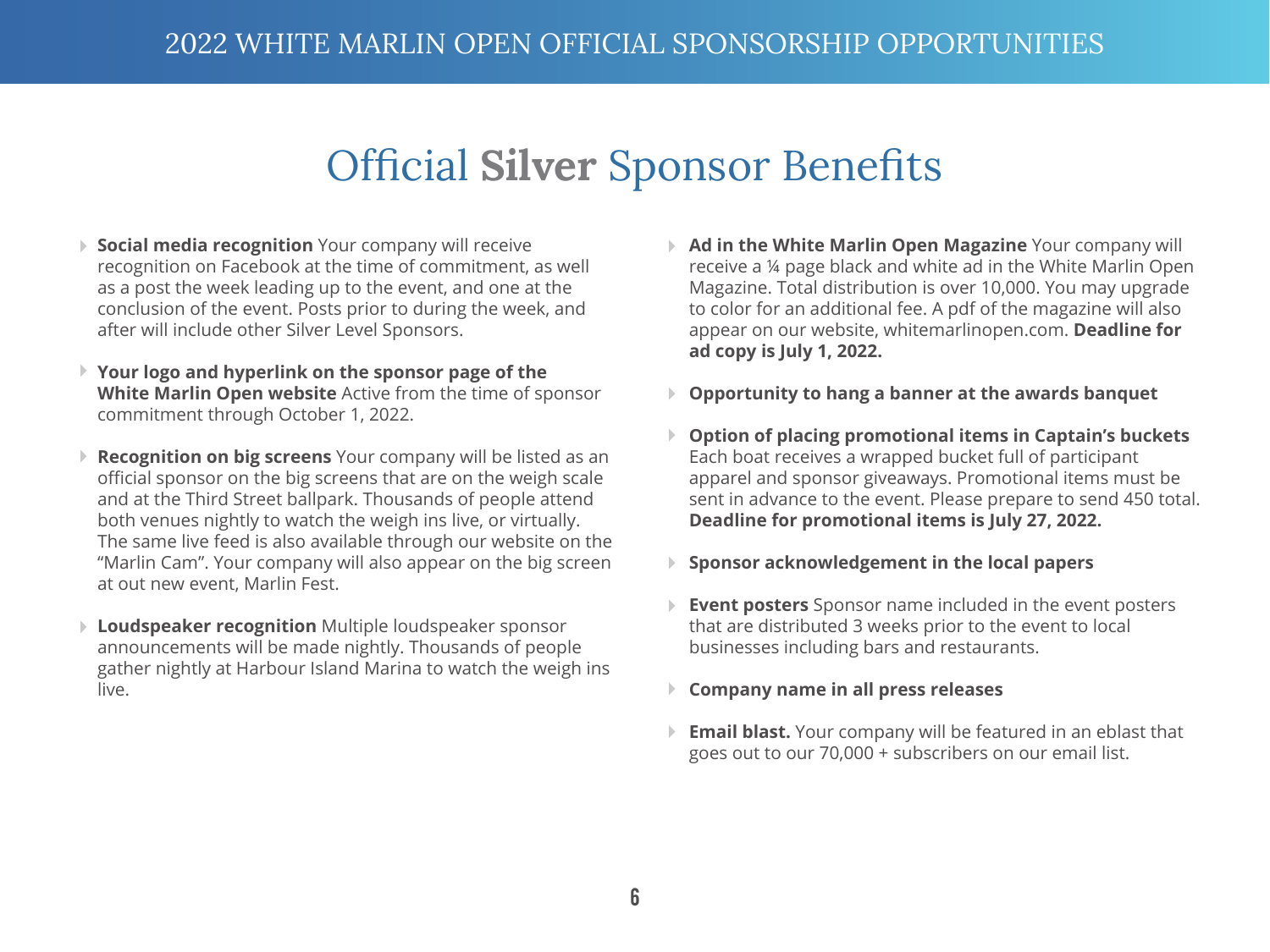#### Official **Bronze** Sponsor Benefits

- **Social media recognition** Your company will receive recognition on Facebook and Instagram at the time of commitment as well at the conclusion of the event. Your company has the option of providing specific content, otherwise the post will consist of your logo and link to your website. Postsat the conclusion of the event will include other Bronze Level Sponsors.
- **Your logo and hyperlink on the sponsor page of the White Marlin Open website** Active from the time of sponsor commitment through October 1, 2022.
- **Recognition on big screens** Your company will be listed as an official sponsor on the big screens that are on the weigh scale. Thousands of people attend both venues nightly to watch the weigh ins live, or virtually. The same live feed is also available through our website on the "Marlin Cam". Your company will also appear on the big screen at out new event, Marlin Fest.
- **Loudspeaker recognition** Multiple loudspeaker sponsor announcements will be made nightly. Thousands of people gather nightly at Harbour Island Marina to watch the weigh ins live.
- **Ad in the White Marlin Open Magazine** Your company will receive a ¼ page black and white ad in the White Marlin Open Magazine. Total distribution is over 10,000. You may upgrade to color for an additional fee. A pdf of the magazine will also appear on our website, whitemarlinopen.com. **Deadline for ad copy is July 1, 2022.**
- **Sponsor acknowledgement in the local papers**
- **Event posters** Sponsor name included in the event posters that are distributed 3 weeks prior to the event to local businesses including bars and restaurants.
- **Company name in all press releases** Þ.
- **Email blast.** Your company will be featured in an eblast that goes out to our 70,000 + subscribers on our email list.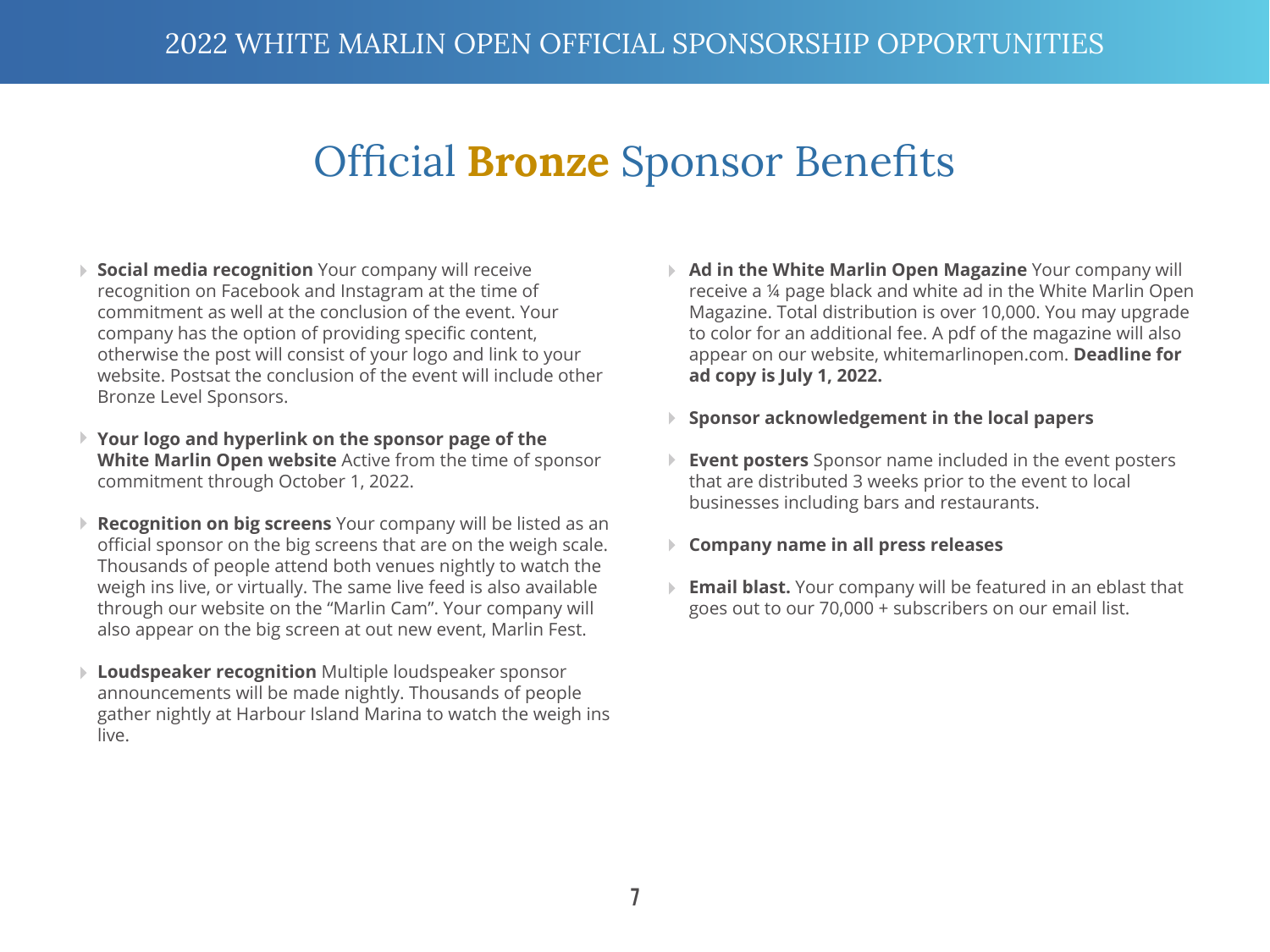#### Official **Grand Slam** Sponsor Benefits *This highest level of sponsorship is limited to three sponsors*

- **Prime space** during registration (2 days) and during fishing days (5 days) along a major thoroughfare of Harbour Island Marina.
- **Social media recognition.** Your company will receive recognition on Facebook and Instagram at the time of commitment, as well as a post the week leading up to the event, one daily during the event, and one at the conclusion of the event. Posts prior to, during the week, and after will include other Grand Slam Sponsors.
- **Your logo and hyperlink on the sponsor page of the White Marlin Open website** Active from the time of sponsor commitment through October 1, 2021.
- **Ad on the homepage of the White Marlin Open Website** *Active from the time of sponsor commitment until the start of the event. Please note that the leader board becomes the new homepage once the fishing begins.*
- **Recognition on big screens** Your company will be listed as an official sponsor on the big screens that are on the weigh scale and at Harbour Island. Thousands of people attend Harbour Island nightly to watch the weigh ins live. The same live feed is also available through our website on the "Marlin Cam". Your company will also appear on the big screen at out new event, Marlin Fest.
- **Loudspeaker recognition** Multiple loudspeaker sponsor announcements will be made nightly. Thousands of people gather nightly at Harbour Island Marina to watch the weigh ins live.
- **Ad in the White Marlin Open Magazine** Your company will receive a 1⁄2 page black and white ad in the White Marlin Open Magazine. Total distribution is over 10,000. You may upgrade to color for an additional fee. A pdf of the magazine will also appear on our website, whitemarlinopen.com. **Deadline for ad copy is July 1st.**
- **Opportunity to hang a banner at the awards banquet**
- **Logo placement on pilings at weigh scale** Your company logo will appear on pilings alongside the two other Grand Slam Sponsors at the weigh scale
- **Logo on Added Entry Form** Company logo will appear alongside an added entry level (Calcutta) of your choice (first come first serve). The added entry forms are given out to each boat upon entry into the event.
- **Opportunity to present a custom award or prize at the awards banquet** The ceremony will take place the Saturday following the event from 4 pm- 6 pm. With prior approval, new awards categories may be created.
- **Option of placing promotional items in Captain's buckets** Each boat receives a wrapped bucket full of participant apparel and sponsor giveaways. Promotional items must be sent in advance to the event. Please prepare to send 450 total. **Deadline for promotional items is July 27, 2022.**
- **Sponsor acknowledgement in the local papers**
- **Event posters** Sponsor name included in the event posters that are distributed 3 weeks prior to the event to local businesses including bars and restaurants.
- **Company name in all press releases**
- **Email blast.** Your company will be featured in an eblast that goes out to our 70,000 + subscribers on our email list.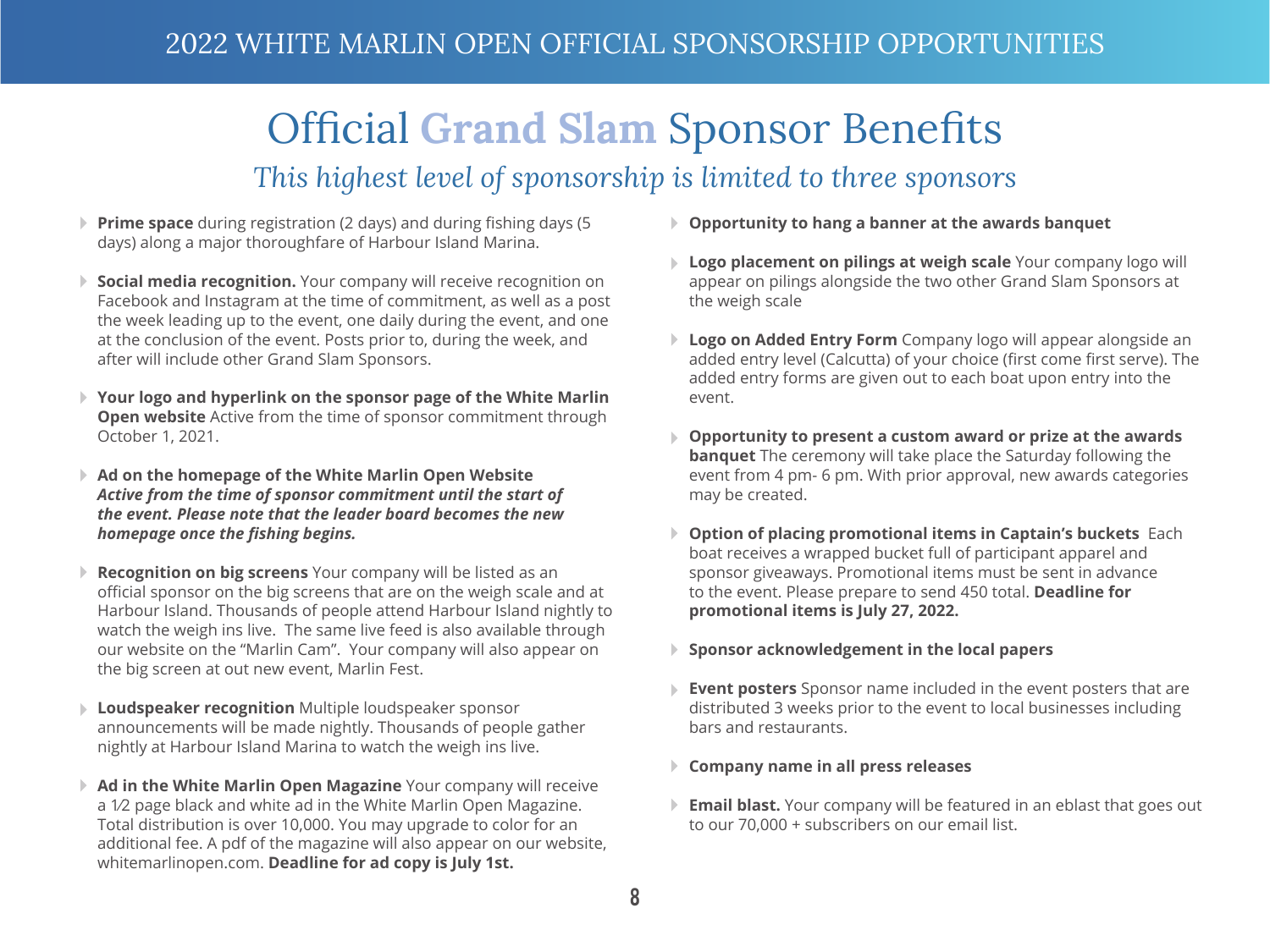## White Marlin Open Sponsorship Agreement

|                                   |                                 | *Please email your company logo in a jpeg file to sashawhitemarlinopen@comcast.net                                                                                                                                            |  |  |
|-----------------------------------|---------------------------------|-------------------------------------------------------------------------------------------------------------------------------------------------------------------------------------------------------------------------------|--|--|
| Sponsorship Level (check one) \$  |                                 |                                                                                                                                                                                                                               |  |  |
| Grand Slam<br>Platinum<br>Diamond | Gold<br>Silver<br><b>Bronze</b> | Vendor Only                                                                                                                                                                                                                   |  |  |
|                                   |                                 | Special Instructions expected by the contract of the contract of the contract of the contract of the contract of the contract of the contract of the contract of the contract of the contract of the contract of the contract |  |  |
|                                   |                                 |                                                                                                                                                                                                                               |  |  |
|                                   |                                 |                                                                                                                                                                                                                               |  |  |
|                                   |                                 |                                                                                                                                                                                                                               |  |  |
|                                   |                                 |                                                                                                                                                                                                                               |  |  |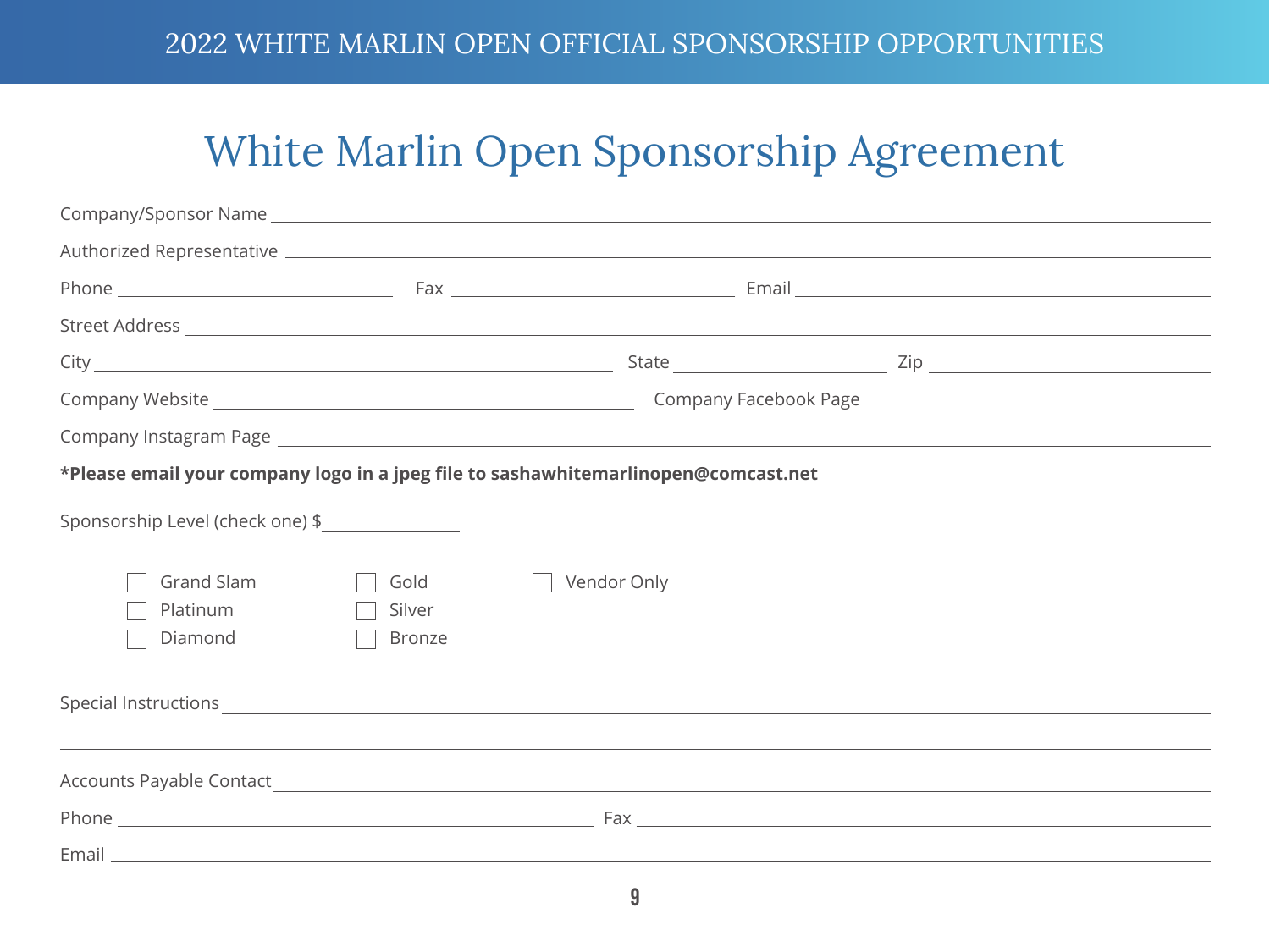### White Marlin Open Sponsorship Authorization

#### **A 50% deposit is due at the time of commitment. The balance of all sponsorships is due by August 1, 2022.**

#### *Please make checks payable to:*

White Marlin Open P.O. Box 737 Ocean City, MD 21843-0737

As an authorized representative for the above Sponsor, I understand the terms and conditions of this agreement and the benefits I am to receive as a White Marlin Open Sponsor per the 2022 published "Sponsorship Opportunities". I am authorized to commit to such on behalf of the above named entity and agree to pay the amount described herewith.

| Date                    |  |
|-------------------------|--|
| Date                    |  |
|                         |  |
|                         |  |
| Deposit Amount Paid: \$ |  |
|                         |  |
|                         |  |
|                         |  |